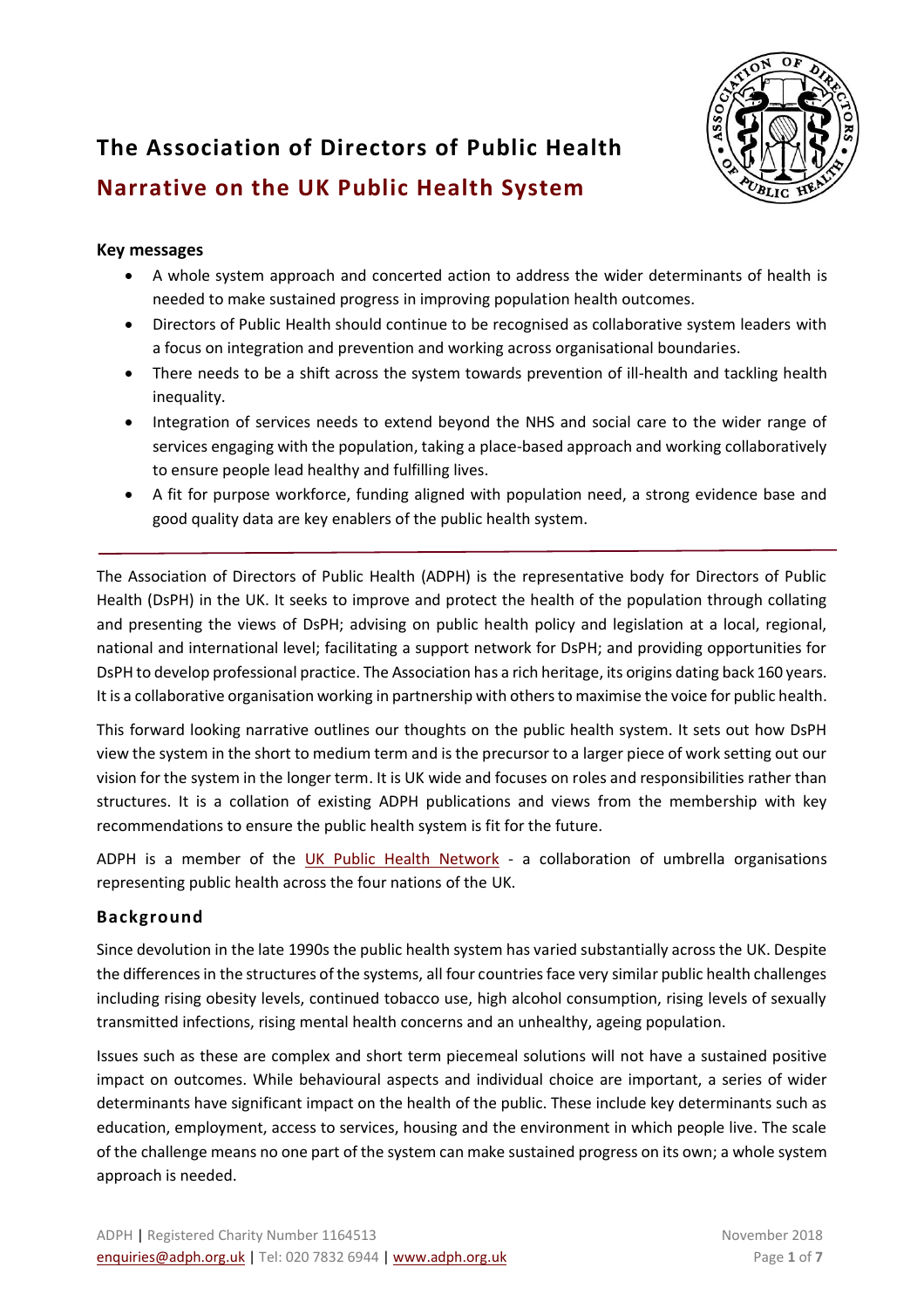#### Focus on inequalities

While population health is improving overall, health inequalities in the UK are stark and the gap continues to widen. In England, in the most deprived areas, men can expect to live 19 years less of their lives in good health, compared with the least deprived areas. Women can expect to live 20 years less.<sup>1</sup>

The social determinants of health, such as income, housing, education and the built environment, are key drivers of health inequalities. Those from a socioeconomically deprived background are more likely to be impacted by harmful drinking and alcohol dependence, and are also more likely to smoke, and to be obese  $-$  all of which lead to associated negative health impacts.<sup>2</sup>

Health inequalities have a particularly striking effect on children, for example, three in five of the most deprived boys aged five to eleven are predicted to be overweight or obese by 2020, compared to one in six of boys in the most affluent group. $3$ 

Health inequalities are also experienced by those who, for instance, have a mental illness, a learning difficulty and those from particular ethnicities, for example, in London the greatest health inequalities can be found in Bangladeshi, Pakistani, and mixed populations.<sup>4</sup>

## **Policy context**

Challenges such as climate change, sustainability, security, and new technologies continue to provide both opportunities and threats to the public health system, as does our impending exit from the European Union. There are substantial challenges from ongoing austerity both in terms of spending cuts (directly to public health as well as the impact of cuts to other parts of the public sector) and from policy change such as welfare reform.

Many of the policy drivers for healthcare are similar across the nations of the UK. These have shifted beyond ensuring patient safety, quality of care and efficiency, to involving patients and the public in decisions both in individual care and systems and to delivering more care outside of the hospital and in the community. There is a welcome new focus on coordinated and integrated health and social care, as well as an increasing focus on the wider determinants of health.

In England, devolution of responsibility for health to some regions promises further variation in the system. This presents a significant opportunity to share lessons from the different approaches.

# **A whole system approach to health and wellbeing**

## A public health approach to integration

ADPH is committed to supporting the involvement of public health in integrating services.<sup>5</sup> Our understanding of integration is broad and inclusive, extending beyond the NHS and social care and taking a place-based approach. This involves working collaboratively with a wide range of partners including the police, fire service, housing services, planning teams and schools, with a collective responsibility to address the factors that impact on health and ensure that people can lead healthy and fulfilling lives.

The integration agenda presents opportunities for public health to influence service changes so that these promote health and wellbeing and reduce inequalities. We need to enhance our ability to form partnerships with different parts of the system - for example, the criminal justice system, where many of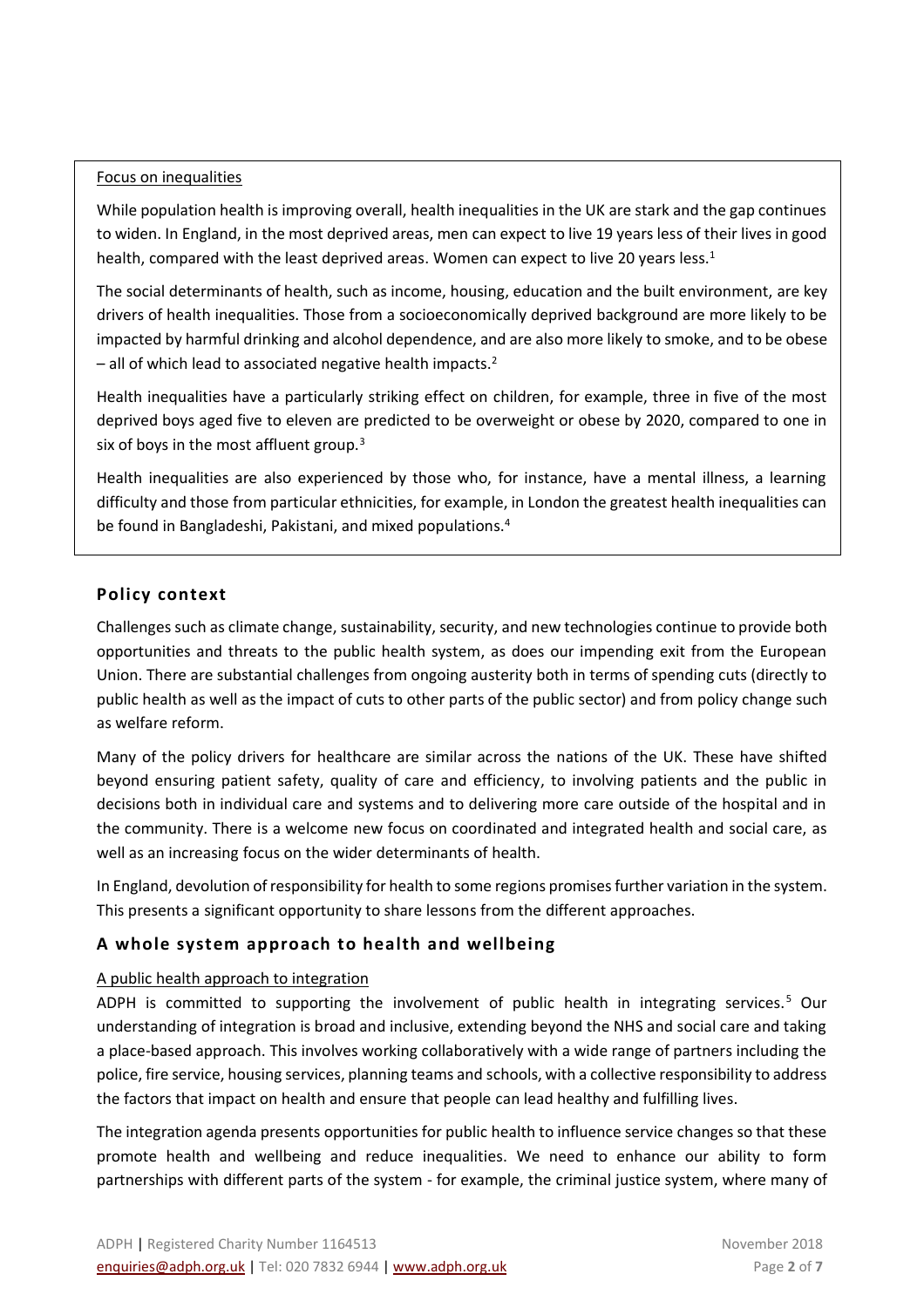the determinants of crime are the same as the determinants of health. Improved joined-up working can also present opportunities to take a longer term, life-course approach to people's health.

Public health teams have skills and expertise that can help local areas to plan and deliver integration effectively. However, while public health is fully involved in the integration agenda in some areas, this is not the case everywhere and greater engagement with public health is needed.

DsPH are recognised as collaborative system leaders for integration, with a place at top level discussions and decision making. They provide an objective perspective and can focus on the big picture. With a history of working in both the NHS and local authorities, they are often seen as 'bi-lingual', 'boundary spanners' and 'honest brokers', trusted by both and with an understanding of both cultures. DsPH have a key leadership role in working across organisations, building partnerships and influencing.

#### Prevention at population level

DsPH want to see a shift across the system towards prevention and tackling health inequality. Prevention should be seen in its widest sense and go well beyond the health system to the wider determinants of health. A whole system approach will deliver greater population-level improvements.

To advocate for the most effective interventions, a clear understanding about the level of prevention (primary, secondary, tertiary) and appropriate interventions for key health needs and particular population groups is needed. Achieving prevention impact at a population level needs not only an emphasis on personal health and care and community engagement, but also population level policies, often referred to as a 'health in all policies' approach. To do this will require a range of partners to support the delivery of prevention from workplaces and schools to homes and hospitals.

Public health teams have a detailed understanding of all stages of prevention and often lead on developing system wide prevention strategies. DsPH have a critical role in leading work on prevention, shifting the focus of systems to prevention where real health and wellbeing gains can be made.

Integration provides a key opportunity to re-orientate systems to be more preventative. Prevention should be embedded strategically and operationally in all pathways with the use of outcomes frameworks and financial incentives to deliver population prevention at scale.

While the rhetoric of prevention is now widely accepted this is rarely matched by investment. Investment in prevention approaches will lead to greater returns in health and resources saved in the long term, but we also need to demonstrate that prevention is going to reduce demand for services in the short term. Equally as important, the public's well-being depends on preventing ill health. More evaluation of public health initiatives and research into scaling up prevention is urgently needed.

#### Roles in the public health system

A whole system approach to public health must include action by government at global, national and local levels, and by the NHS, public sector, third sector, industry, communities, families and society as a whole. The DPH has a key public facing local leadership role but greater emphasis should be placed on the sense of collective responsibility.

#### • Director of Public Health

Despite changes in the system, the DPH purpose and core values have remained. This is to act as an independent advocate for the health of the population and to provide system leadership for its improvement and protection.<sup>6</sup> However, the context is ever changing and DsPH need to be adaptable in how they work, with a growing emphasis on the art of public health alongside the science. There is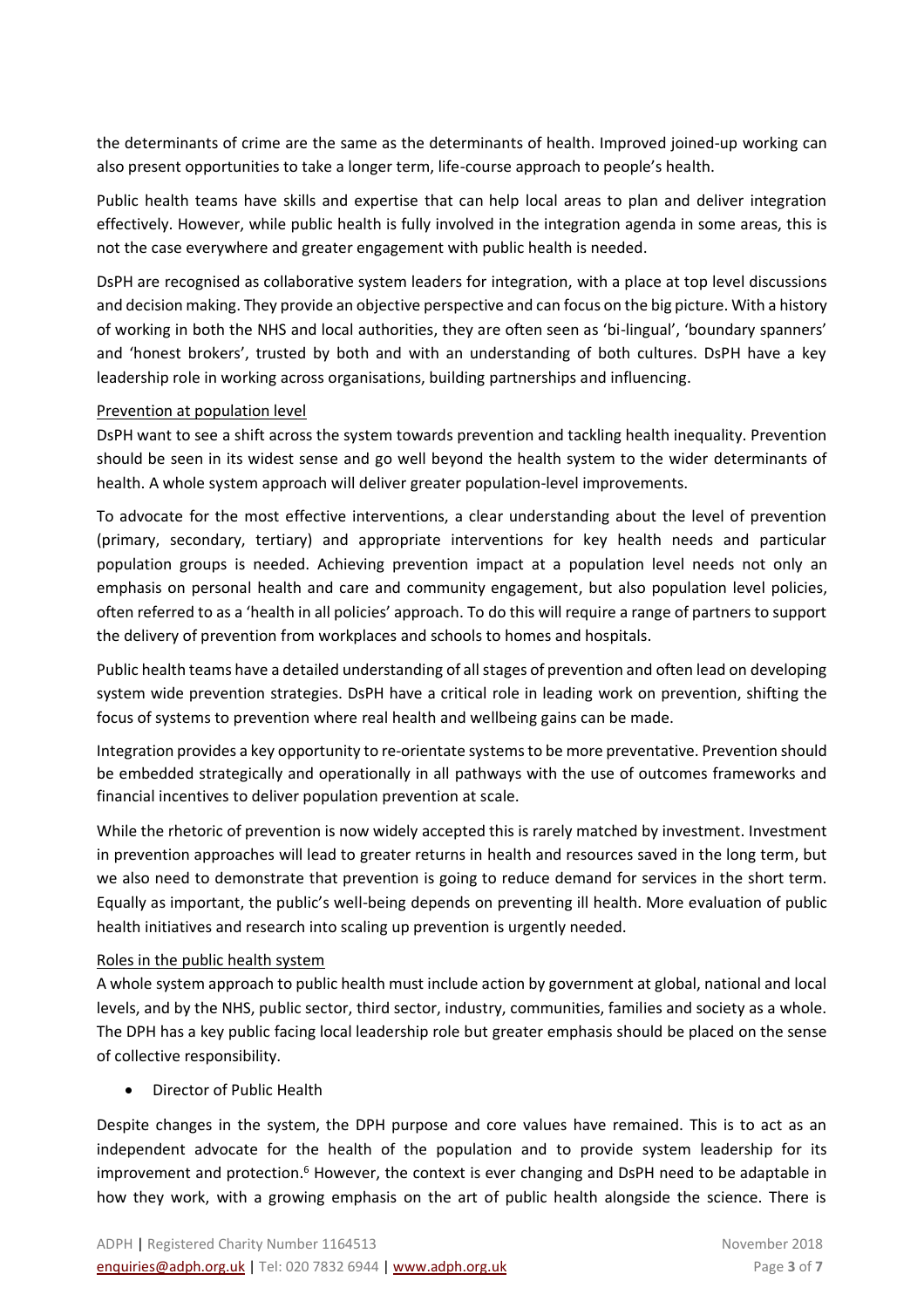increasing local divergence and new models of DPH leadership emerging, from specialist, technical functions, to broader managerial roles encompassing a wider range of services. 46% of DsPH in England are now taking on additional responsibilities, from environmental health and leisure, to adult social care.<sup>7</sup>

With continued austerity and resource pressures, the DPH will likely play an increasing role in understanding, interpreting and communicating evidence to ensure that resources are used in a costeffective manner. There will be a continued emphasis on system leadership and the influencing role, with a focus on integration and prevention, and working across organisational boundaries with growing complexity and a wide range of partners. The DPH also has a role in ensuring greater community engagement and working with communities using asset-based approaches to co-produce local solutions.

Public sector reform is an opportunity for the DPH to apply public health skills to areas outside traditional public health, NHS or social care, for example, providing strategic and business intelligence for a patch, commissioning for outcomes, evaluation and interpreting data and research.<sup>8</sup>

• Public health team

DsPH cannot work in isolation and require adequately-resourced and professional public health teams. Consultants in Public Health will increasingly operate as system leaders within their portfolio. They will also need to be flexible to respond to the fast-moving public-sector reform agenda, again applying their public health skills to a range of opportunities beyond traditional public health roles.

• Government (and agencies)

Agencies such as Public Health England and Public Health Wales help to set the legal and policy framework, secure resources and make sure public health is central to the Government's priorities. They are well placed to deliver public health activity which is best organised on a national (and increasingly international) level. This includes, for example, aspects of knowledge and intelligence, behaviour change campaigns and health protection expertise to ensure that populations are protected from chemical, biological, radiological and nuclear threats to health.

• NHS

Despite its name, the primary purpose of the NHS is to treat illness. However, it also has great potential to promote health and prevent illness, not least because of its sheer scale. The size of the NHS workforce provides millions of opportunities to engage the population through a making every contact count approach and effect positive behaviour change. Clarifying the role of the NHS in prevention is important, and the NHS needs to do this in order to reduce and manage demand.

• Voluntary and community sector

Voluntary and community sector organisations play an important and increasing role in improving the public's health, and need to be seen as a part of the public health system. They play two core roles: service provision (commissioned/grant-funded) and advocacy, and articulation of local needs and assets.

Greater engagement and better communication between public health leaders and local communities is needed to give communities more ownership of health improvement and prevention through asset-based approaches and co-production.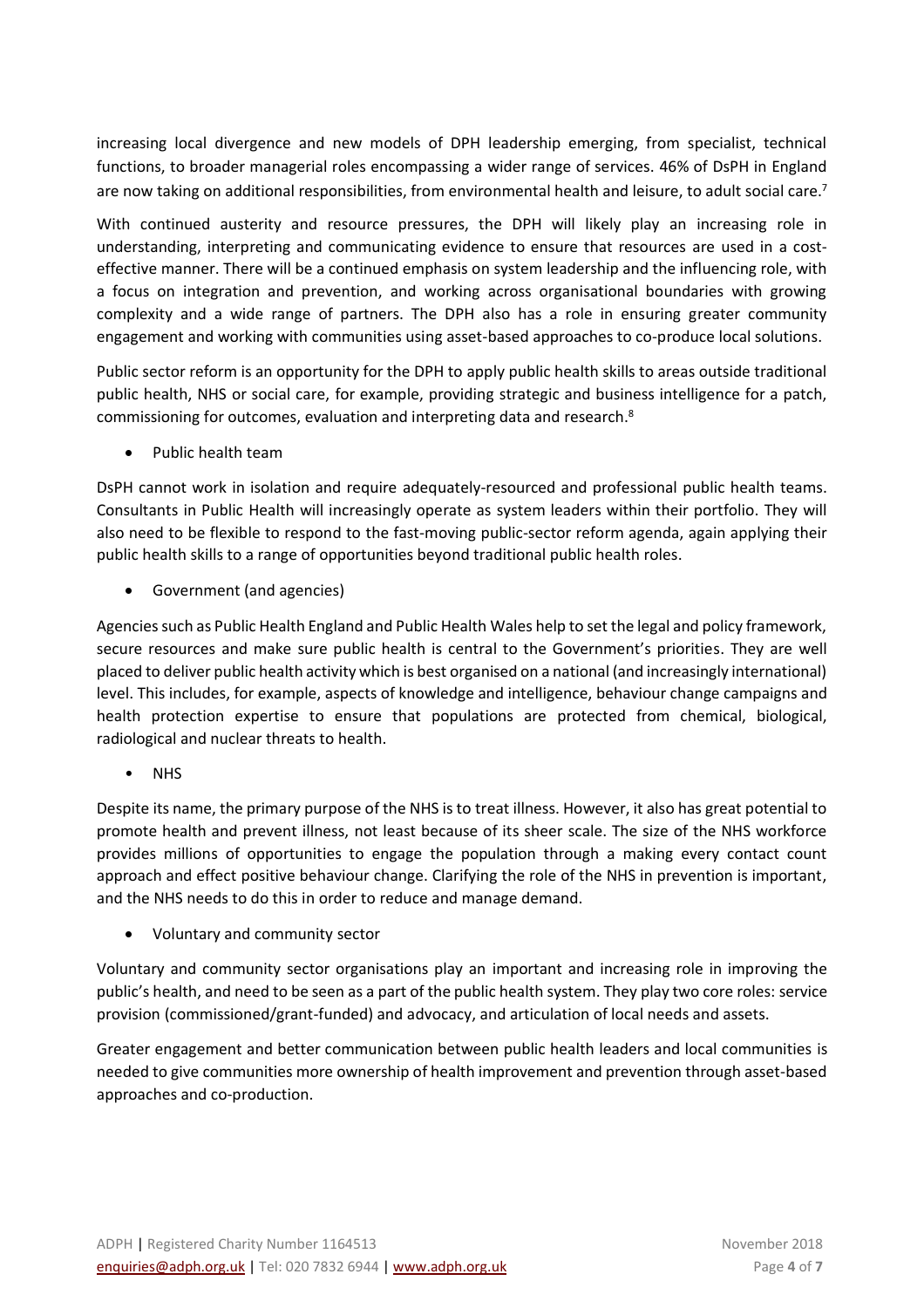# **Enablers of the Public Health System**

### **Workforce**

Workforce is an enabler of an effective public health system; the UK needs a workforce that is fit for purpose to support the public health system and meet future public health challenges.

Public health specialists offer a unique and essential contribution as systems leaders. They possess an indepth knowledge of population health science, skills to maximise opportunities to improve health and wellbeing and develop solutions to complex public health problems, and the ability to make improvements and address wider issues through influencing and uniting all parts of the system.<sup>9</sup> In the context of reducing funding, the role of public health specialists must be given due importance. Public health professionals have expertise around evidence analysis and prioritisation, which should be highly prized at a time of financial constraint.

We need to ensure there is a strong pipeline of future DsPH with the skills and expertise to meet capacity requirements and fulfil key functions. We expect there to be a continued emphasis on system leadership, with DsPH working across organisational boundaries with a complex range of partners. ADPH supports the Aspiring DPH Leadership Programme and recognises that there should be a stronger focus on leadership and influencing skills for all DsPH.

DsPH and public health specialists must be flexible and adaptable in how they work. We need seamless career pathways for public health professionals to move around the system, both between organisations and locations in the UK. Increasingly, public health specialists need to be able to adapt to the fast-moving public-sector reform agenda, and apply their skills to a range of opportunities beyond traditional public health roles. We also need to consider opportunities post DPH.

While the ADPH focus remains on supporting current, future and past DsPH, we also need to support the wider public health workforce, embedding the collective responsibility for public health with a real opportunity to grow the contribution of the wider workforce. An inclusive approach to the contribution of people from diverse backgrounds and sectors is essential in delivering a whole system approach.

#### Funding

A properly financed public health system where funding is aligned with population need is of crucial importance. Reductions to funding for public health represent a short-term approach and ignore the much larger long-term costs associated with not investing in public health. Inversely, there are great dividends to be paid, both to the economy and society, through investing in public health initiatives.

Reductions to public health funding (and in England the potential removal of the public health grant ringfence) will increase the need for DsPH to continue to use their influence more widely across public sector budgets. Much of health improvement activity is dependent upon addressing the social determinants of health, for example, employment, education and housing, and integration of public health policy across local authorities will help us move towards 'health in all policies'.

Changes to public health funding must necessarily be seen in the context of NHS funding. The role of the NHS in prevention and, in England, how prevention should be achieved through Sustainability and Transformation Partnerships, is yet to be clearly defined and should be as a matter of urgency. Much could be achieved through judicious pooling of health and social care budgets, which could help to clearly identify the return on investment to everyone from prevention investments.

In England, this is a time of change for the local government funding system. The Government's aim is to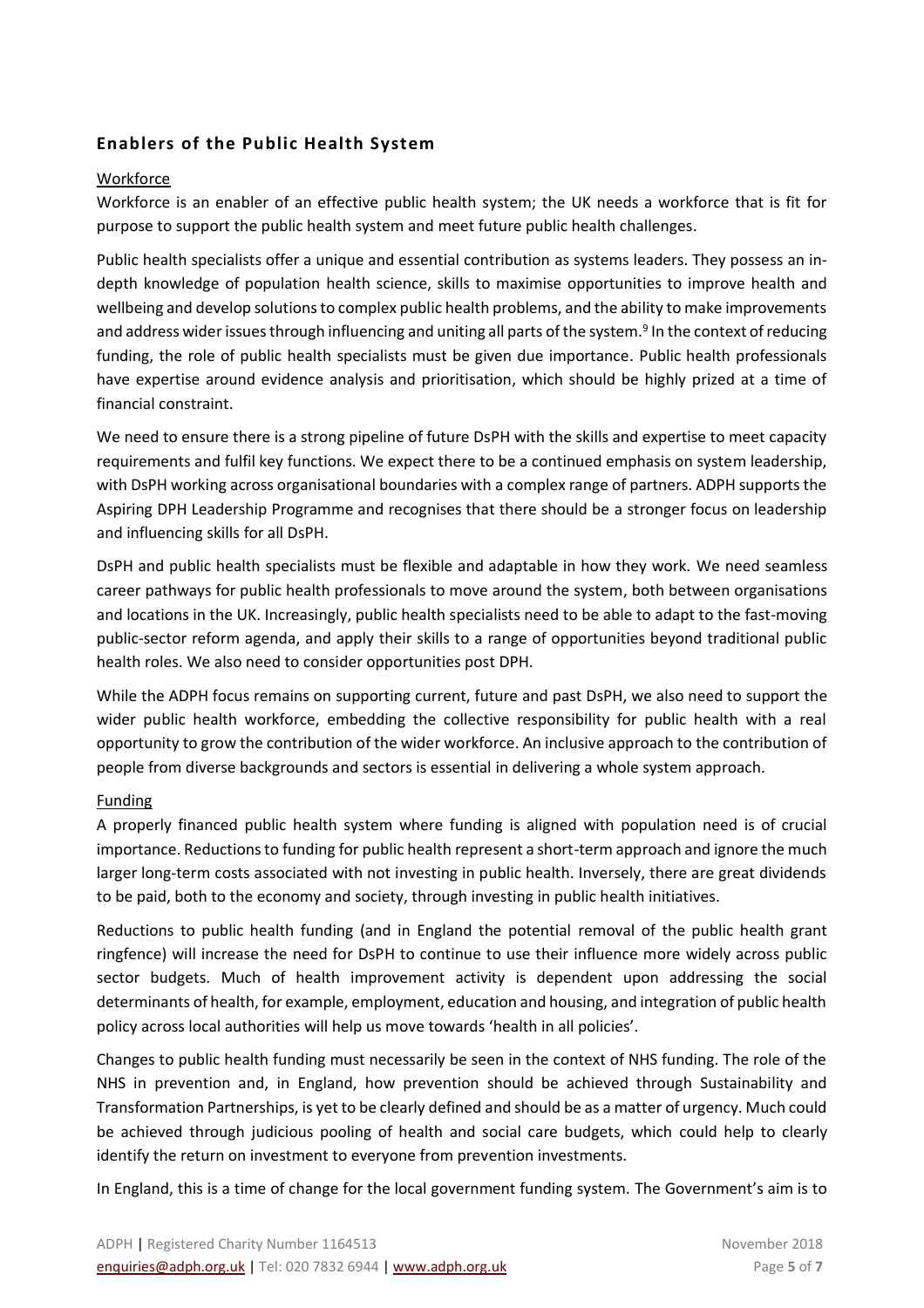introduce 75% business rate retention in 2020. It is very important that the system is designed in such a way that does not mean disinvestment in prevention, does not worsen health inequalities and enables DsPH to continue to improve the health of their local populations.

## Research and evidence

A strong public health evidence base and access to good quality data is essential to inform public health policy and practice; increasingly this includes drawing on evidence outside of randomised controlled trials. In the 2017 ADPH English System Survey, 60% of DsPH who responded felt they had insufficient access to all the data they required for their role.<sup>10</sup>

There is a need for more coordination to ensure that public health research and intelligence activities are relevant, with a reasonable chance of influencing policy or practice in the near future, and that duplication is minimised. Research funders need to ensure that public health practitioners are actively involved in setting the priorities for research funding programmes, and that they consider the intervention readiness of proposals and the potential fiscal impact of delivering the intervention.

Investment needs to be directed into research into effective prevention approaches. There also needs to be a shift in focus to the evaluation and return on investment of existing public health interventions. Many public health research proposals that originate in universities propose potential new interventions, but there are many interventions that already exist and need robust evaluation. Public health teams often seek support for robust evaluation of public health interventions that they are already funding, or have in pilot phase, because they want evidence to include in their decision-making.

There is potential for more research to be carried out in partnership with public health teams, and ADPH encourages DsPH to get involved in research, including, where local flexibility, circumstances and finances allow, supporting research through funding of excess treatment costs.

DsPH and public health specialists need good research skills and strong links with academics and research organisations. We need a supportive environment for the exchange of information, expertise and resource between public health teams and research organisations.

# **ADPH Recommendations**

National

- Investment in public health must be increased. Cuts to public health budgets must be reversed and public health needs to be funded both sustainably and adequately in line with local population health need.
- Each UK Government should adopt a 'health in all policies' approach to decision-making and policy development, assessing the long-term health impact for all policies.
- Each UK Government should ensure there is cross-sector investment in prevention and population health measures, with more recognition of 'the public purse' and incentives to encourage closer collaboration between agencies.
- The role of the NHS in prevention and, in England, how prevention should be achieved through Sustainability and Transformation Partnerships, needs to be clearly defined.
- The role of public health specialists must be given due importance, with recognition that public health has part to play in all health-related systems and strategies.
- Access to data and data sharing needs to be improved.